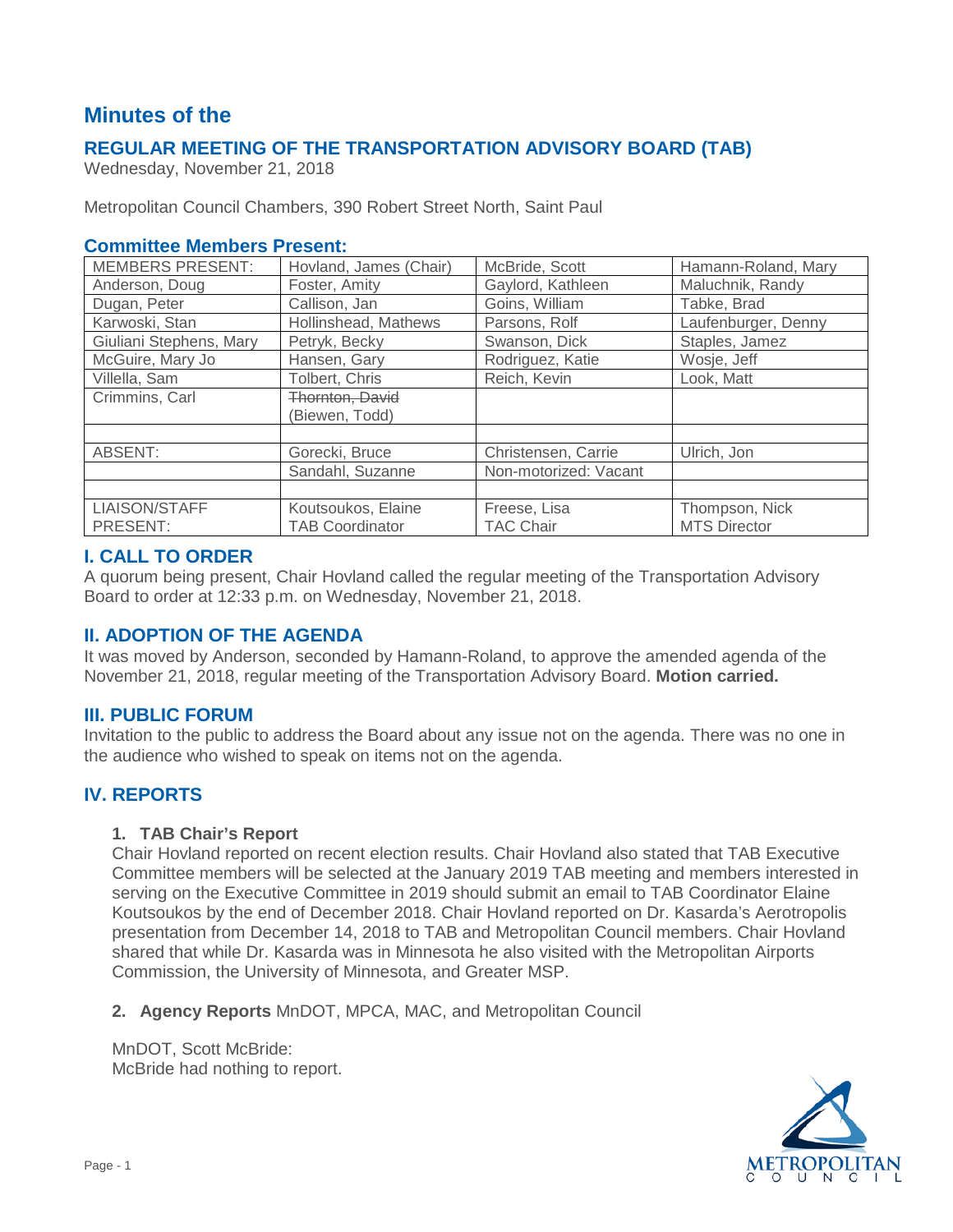MPCA, Todd Biewen on behalf of David Thornton:

Biewen reported that David Thornton is retiring on December 4. Chair Hovland presented a certificate of appreciation for Biewen to present to Thornton. The new MPCA Commissioner appointed by the governor-elect will appoint an assistant of air quality, who will serve on the TAB.

#### MAC, Carl Crimmins:

Crimmins reported that construction is ongoing at the airport and thirty new restaurants will open. Crimmins requested that MAC staff present the State of the Airport at a future TAB meeting which will tie in to Dr. Kasarda's presentation. Crimmins shared that new artwork is coming to the airport, including a 37-foot sculpture, and the baggage area improvements will be completed by 2020.

Metropolitan Council, Katie Rodriguez:

Rodriguez reported that Council Member positions are open. Rodriguez also reported on the milestone with Southwest LRT and thanked the governor and partners at Hennepin County, mayors, and staff for their support and hard work. Callison stated that it holds great promise for the region and she expressed her appreciation for all involved as well. Callison and Chair Hovland invited everyone to attend the groundbreaking on November 30, 2018 at 2:30 p.m.

### **V. CONSENT ITEMS**

**1. Approval of Minutes from October 17, 2018**

It was moved by Hamann-Roland, seconded by Reich, to approve the minutes of the October 17, 2018 regular meeting of the Transportation Advisory Board. **Motion carried.**

### **VI. ACTION ITEMS**

**1. 2018-47** TPP Amendment: Riverview Modern Streetcar

TAC Chair Lisa Freese and Ramsey County Transit Project Manager Mike Rogers presented this item.

Karwoski asked if this would share station planning with the Gold Line. Rogers answered that yes they will both use  $5<sup>th</sup>$  and  $6<sup>th</sup>$  street in St. Paul and will coordinate more in depth as it advances. Goins asked about the strategy with commuters, helping the market, applying the system to other areas of the market, overall system development, he wondered how this fits into the overall strategy. Rogers answered that this gives more opportunity to find the right mode to fit into the right market. McGuire expressed her appreciation for the work done by partners and staff along with her excitement for this item.

It was moved by McGuire, seconded by Tolbert, that:

The Transportation Advisory Board recommend that the Metropolitan Council release the draft amendment to the 2040 Transportation Policy Plan for public review and comment to add Riverview Modern Streetcar Locally Preferred Alternative. **Motion carried.**

**2. 2018-49** TIP Amendment: TH 212/CSAH 44 Interchange, City of Chaska, release for public comment

TAC Chair Lisa Freese presented this item.

Laufenburger stated that this will be a great economic driver for the community.

It was moved by Maluchnik, seconded by Laufenburger, that: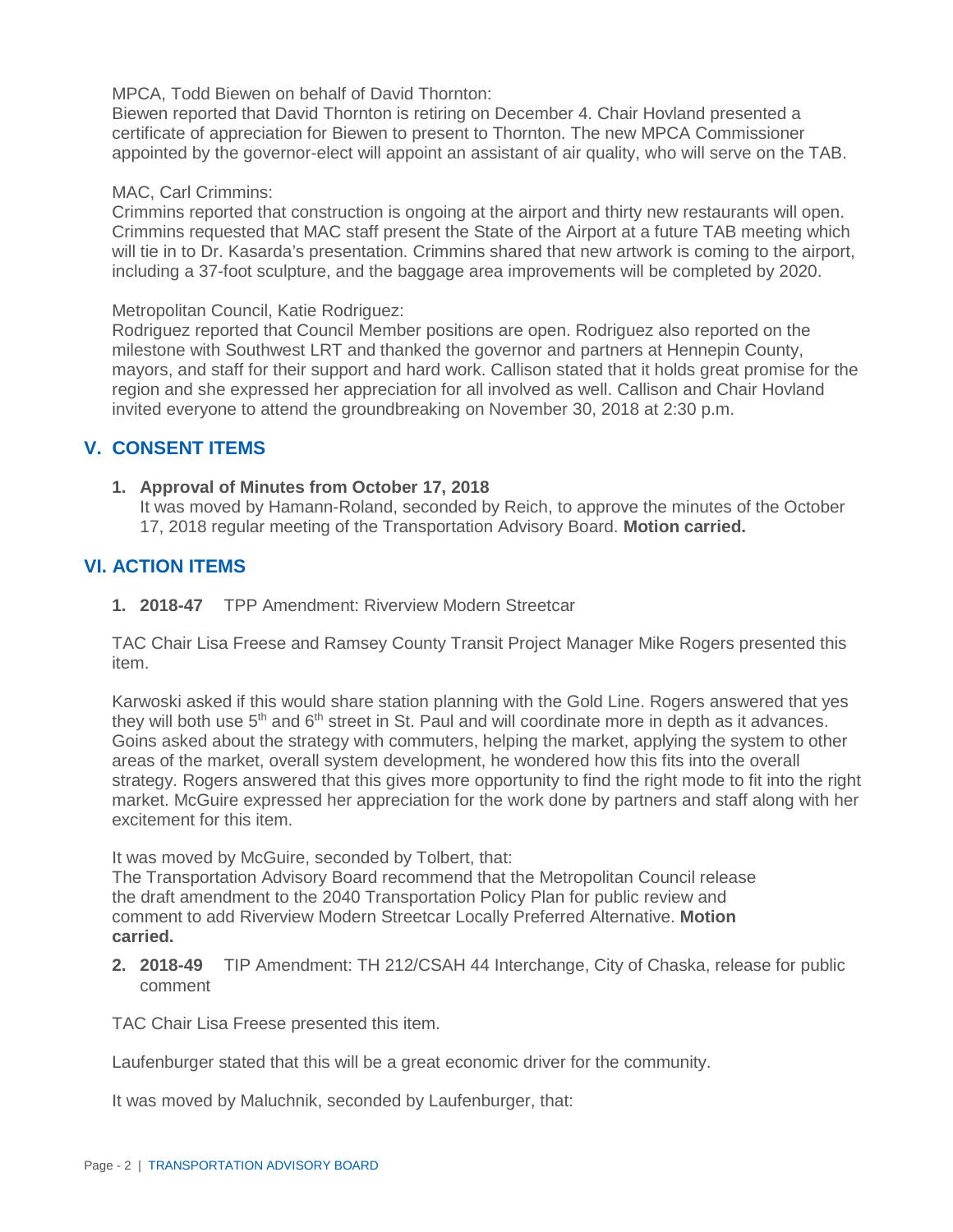The Transportation Advisory Board approve an amendment into the 2019-2022 TIP to approve the City of Chaska's project to construct an interchange at TH 212 and CSAH 44 (SP # 196-020-010) for the purpose of releasing it for a public comment period. **Motion carried.**

**3. 2018-50** TIP Amendment: CSAH 14, Anoka County, release for public comment

TAC Chair Lisa Freese presented this item.

There were no comments or questions from TAB members.

It was moved by Look seconded by Swanson, that:

The Transportation Advisory Board approve an amendment into the 2019-2022 TIP to change the cost, year, and description to Anoka County's CSAH 14 reconstruction project (SP # 002-614-045) for the purpose of releasing it for a public comment period. **Motion carried.**

**4. 2018-48** TIP Amendment: I-94, Corridors of Commerce (7W)

TAC Chair Lisa Freese presented this item.

McBride said that this project was selected in the first round of Corridors of Commerce, it is one of the Greater Minnesota projects.

It was moved by McBride, seconded by Anderson, that: The Transportation Advisory Board accept the public comments for this amendment approve of amendment to the 2019-2022 TIP to add a project reconstructing and expanding I-94 in Wright County (8680-172). **Motion carried.**

**5. 2018-51** TIP Amendment: I-94, NHPP (7W)

TAC Chair Lisa Freese presented this item.

Goins shared his experience of observing the I-94 Coalition and his belief that it's a positive example of community coming together.

It was moved by Look, seconded by McBride, that:

The Transportation Advisory Board approve an amendment into the 2019-2022 TIP to add a MnDOT-sponsored project replacing two bridges on I-94 in Wright County (SP # 8680-177). **Motion carried.**

**6. 2018-52** Streamlined TIP Amendment: FTA Section 5310 projects, MnDOT

TAC Executive Chair Lisa Freese presented this item.

There were no comments or questions from TAB members.

It was moved by Look, seconded by Parsons, that: The Transportation Advisory Board adopt an amendment into the 2019-2022 TIP to include funding for eleven "Enhanced Mobility for Seniors and Persons with Disabilities" projects. **Motion carried.**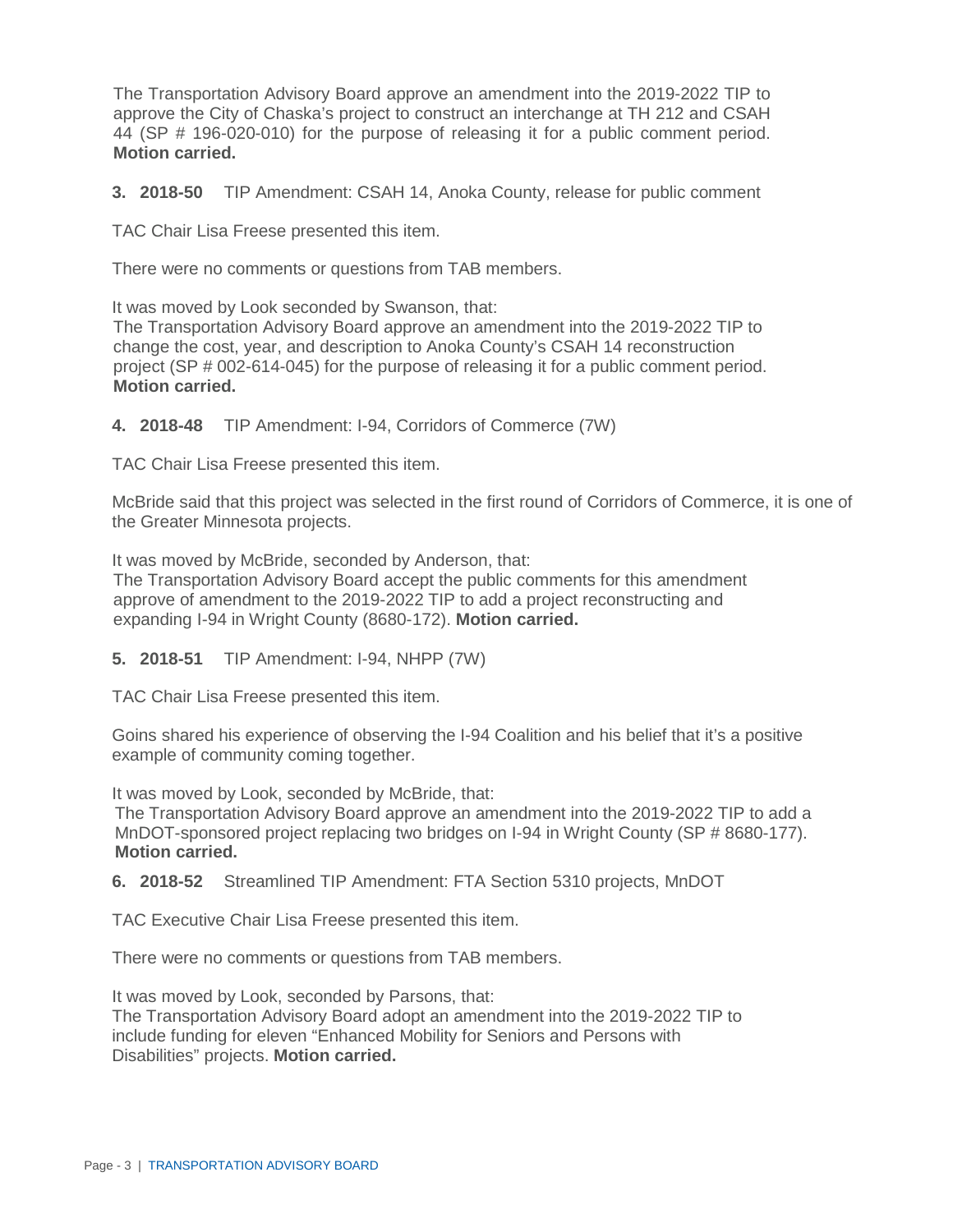# **VII. INFORMATION AND DISCUSSION ITEMS**

#### **1. Regional Solicitation Before and After Study**

MTS Senior Planner Katie White and HKGi Lance Bernard presented this item.

McGuire commented on projects that include all three categories and asked how projects incorporating multiple components are studied. White said this topic was discussed at a meeting last week and since roadway projects typically come with a bicycle or pedestrian component, benefits achieved will be multimodal, but projects will still be submitted in one category. Rodriguez thanked staff for reaching out to other metropolitan planning organizations to determine what processes are being adapted for connected and autonomous vehicles and shared mobility. Karwoski asked for a future slide showing the percentage of the total dollar amount of bicycle and pedestrian projects funded.

#### **2. Regional Solicitation Employment Flows**

This item was removed from the agenda.

#### **3. Information on Unique Projects**

MTS Highway Planning & TAB/TAC Process Manager Steve Peterson presented this item.

Rodriguez shared her excitement for this project and said 4% of funding dedicated to a new mobility mode is a good first goal. Look brought up the limited funding available and he questioned the regional benefit of this project, he said that if this \$6.7 million isn't approved the money can be used for highway/transit/bicycle/pedestrian projects. Look added that the charging station placement proposed doesn't make sense considering mass transit overseas, he also mentioned the concern of pricing factors being unknown and brought up Car2Go's departure after investment. St. Paul Chief Resilience Officer Russ Stark said this would be a two-city project with a lot of regional benefit. Stark said the types of trips identified would include people who work in the cities and may need a car for trips during the day so would otherwise drive, but if they had the opportunity to take transit and then use HourCar to make those shorter trips as needed they would do so. Stark addressed the Car2Go experience saying that this investment would be in the charging infrastructure that would stay, the public would have access to it. Stark added that as the range on electric vehicles is becoming longer more people are finding they do not need to charge their vehicle during the day, but for renters who may not have the capability of charging at night this would be beneficial. Villela agreed that having a place to charge the car removes a major barrier for a renter to make the decision to use an electric vehicle. Goins asked if other cities are using this model. Stark said the model this is most similar to is the BlueLA program in Los Angeles, otherwise this type of program is fairly unique in the United States but common in European cities. Stark added that the proximity of the hubs relative to transit is not so that an individual can use the car to drive to the nearby transit station, it is to offer transit users a complimentary service for trips they may need to make that are not along the transit route. Look said that the TAB should be clear on its role because subsidizing a business is quite different than focusing on charging stations and the future of vehicle electrification. Stark added that HourCar is a non-profit and the goal is to make this available to people of all incomes while having it operationally pay for itself. Hamann-Roland commented on the importance of this being useful to all people, taking into account if an individual does not have a driver's license or cannot afford it, she asked for more information on the additional transit ridership. Stark said that surveys from car share providers show that many members use transit more after joining, with the supposition being that people either let go of a car or decide not to purchase a car that they otherwise would have. Stark said some users did say they use transit less. Karwoski asked if the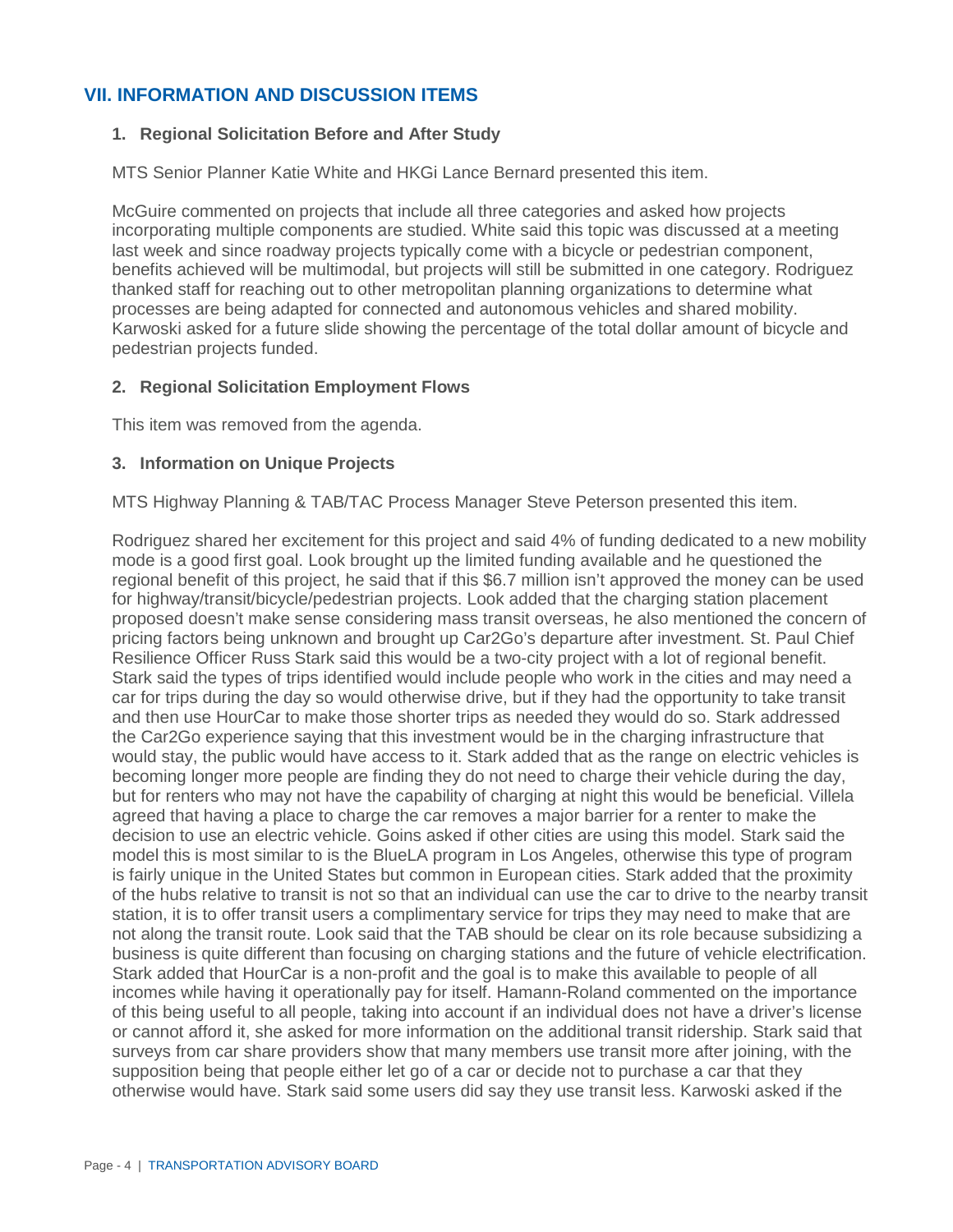increased ridership can be quantified when talking about the transit trips. HourCar CEO Paul Schroeder shared that Go2 card integration was funded so that individuals can more easily use both systems, there is an ongoing data sharing that is still being analyzed that will help understand what the transition of car sharing to transit and back again looks like. Goins commented on Xcel Energy's involvement and his positive experience with Xcel. Dugan asked about an Xcel contingency and inquired if Xcel was absolutely committed. Xcel Energy Emerging Customer Programs Manager Kevin Schwain said Xcel is fully committed but they need regulatory approval and would be recovering costs from all customers just like any other investment made. Dugan expressed concern for the infrastructure charging stations being level two which is not curbside, making it potentially obsolete in five years. Dugan also brought up the economic cost/benefit if St. Paul is the owner of the vehicles and Car2Go leaves after a few years. Stark said the level two charging is the marketplace standard for overnight charging, which is primarily how this fleet would be charged. Stark added that vehicles such as the Chevy Bolt may only need to be charged a couple of times a week. Stark addressed the vehicle ownership concern, sharing that the same thing happened in Paris and within a week or two another operator was found. Schroeder said that HourCar has had conversations with Car2Go and there are distinct differences in the organizations.

### **4. Regional Solicitation Scores and Funding Options**

MTS Highway Planning & TAB/TAC Process Manager Steve Peterson presented this item.

Hamann-Roland asked about a modernization-heavy option to consider the Suburban Transit Authority and MVTA letters received. Peterson said it would be a good contrast to the expansionheavy scenario so staff will bring that option back to the next meeting. Petryk said that she was contacted by a Washington County commissioner who expressed concern for geographic balance and asked her to bring it to the attention of the TAB. Petryk said that under all three scenarios the only place Washington County receives anything above a 0.% is the roadway transit expansion scenario with 3% of the available funding which is still concerning because Washington County has 8% of the population. Petryk asked if there is there any scenario where more geographic balance is considered. Peterson said it would be difficult to create a new scenario that wouldn't skip over higher-ranking projects this funding cycle but over time each county/city does go up and down so data is being provided so that the TAB can look at data over time not just in one funding cycle. Petryk said the main concern is a decline since 2014. TAB Coordinator Koutsoukos said that project amounts as well as the cost of the projects submitted both need to be considered. Petryk asked if there was any further recourse, she asked what positive steps Washington County can take moving forward. Peterson said a few months ago the analysis that was done shows a good balance over time, but now there are multiple data points to measure trends moving forward. Koutsoukos noted that an appeal is only for a mistake in the score – additional information is not accepted because the score is made based on the initial information submitted. Karwoski said the expansion-heavy scenario is in his mind the best option because it doesn't drop too far behind the population growth and 2003-2013 when they had 8% of the population they received 8% of the funding. Giuliani Stephens said Karwoski was referring to the Keystone Report's data. She affirmed that it is a positive indicator that new information doesn't change the process of the TAB; it stays consistent. Giuliani Stephens encouraged the TAB to focus on this for the next funding cycle, she said she supports the expansion scenario because it seems to be proportionate to the population. McGuire said that even though the TAB is a regional board the members still look at their own areas and a process needs to be in place to make sure no area is left behind. McGuire reiterated that some of the categories have other categories included within so that should be identified. Peterson said the funding on roadway projects includes funding for bicycle/pedestrian elements as usually every roadway project has some component of those two. Chair Hovland shared that Washington County had 6 submissions and if they had all been funded it would have only been 7% which is still below the population percentage. Rodriguez stated that the TAB focuses on the region using the